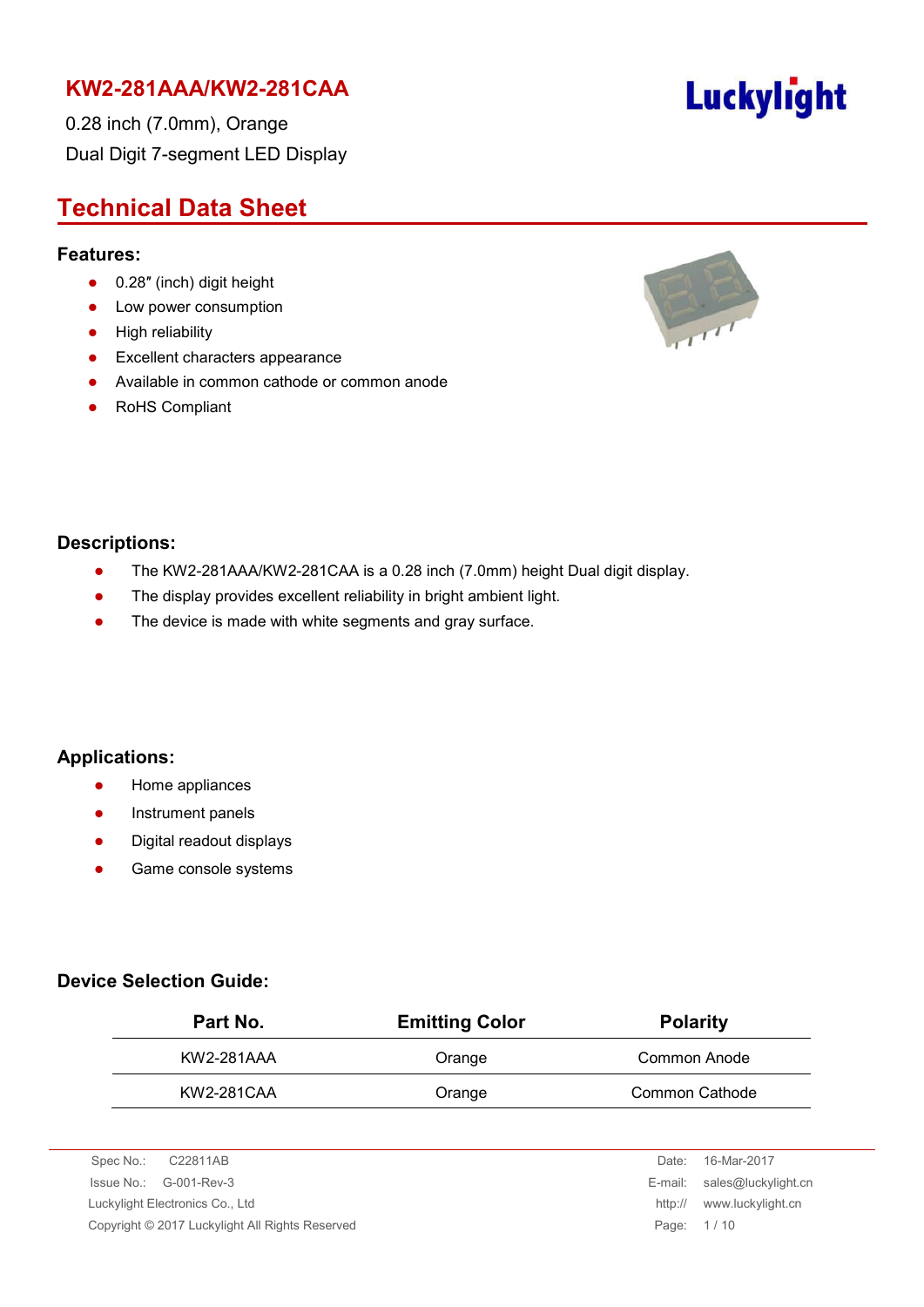

0.28 inch (7.0mm), Orange Dual Digit 7-segment LED Display

# **Technical Data Sheet**

#### **Package Dimension:**



Notes:

- 1. All dimensions are in millimeters (inches).
- 2. Tolerance is  $\pm$  0.25 mm (.010") unless otherwise noted.

Spec No.: C22811AB Date: 16-Mar-2017 Issue No.: G-001-Rev-3 E-mail: sales@luckylight.cn Luckylight Electronics Co., Ltd **http:// www.luckylight.cn** Copyright © 2017 Luckylight All Rights Reserved Page: 2 / 10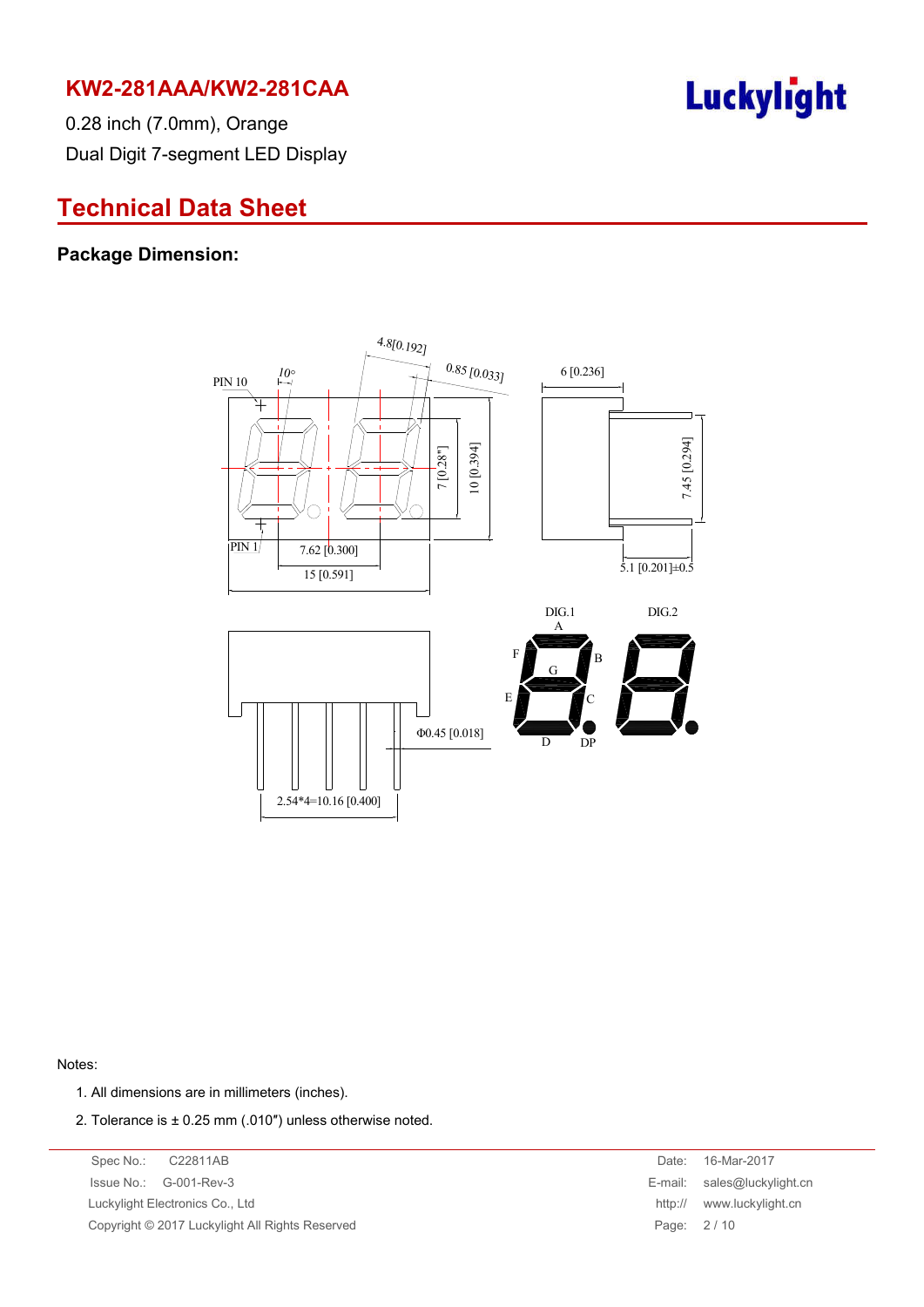0.28 inch (7.0mm), Orange Dual Digit 7-segment LED Display

# **Technical Data Sheet**

#### **Internal Circuit Diagram:**

#### Internal Circuit Diagram (Common Anode)



#### KW2-281AAA

# Internal Circuit Diagram (Common Cathode)

#### KW2-281CAA



Spec No.: C22811AB Date: 16-Mar-2017 Issue No.: G-001-Rev-3 E-mail: sales@luckylight.cn Luckylight Electronics Co., Ltd http:// www.luckylight.cn Copyright © 2017 Luckylight All Rights Reserved Page: 3 / 10

# Luckylight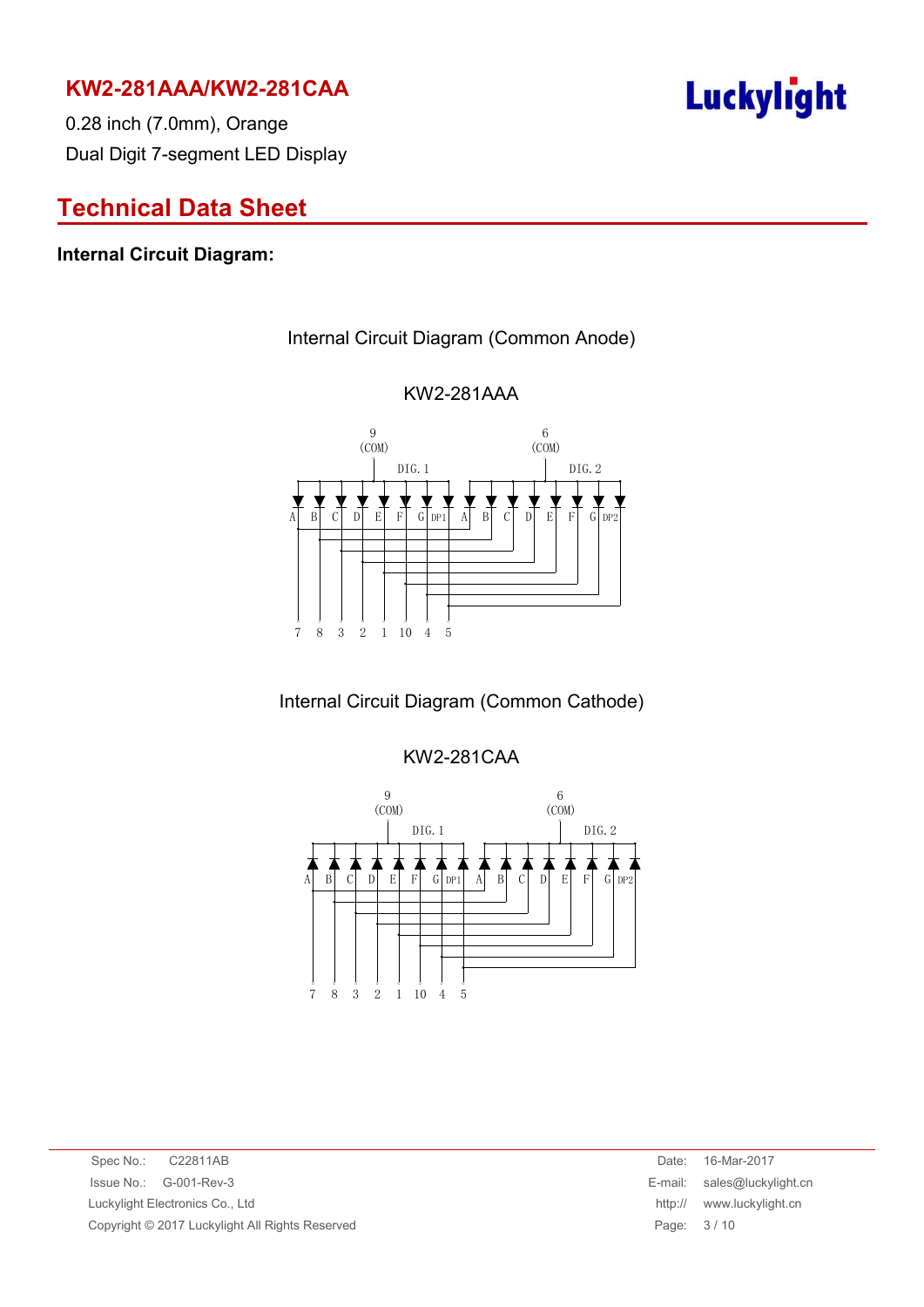

0.28 inch (7.0mm), Orange Dual Digit 7-segment LED Display

# **Technical Data Sheet**

#### **Absolute Maximum Ratings at Ta=25**℃

| <b>Parameters</b>                                                        | Symbol                       | <b>Max</b>                         | <b>Unit</b> |
|--------------------------------------------------------------------------|------------------------------|------------------------------------|-------------|
| Power Dissipation Per Segment                                            | $P_d$                        | 48                                 | mW          |
| Peak Forward Current Per Segment<br>(1/10 Duty Cycle, 0.1ms Pulse Width) | IFP                          | 100                                | mA          |
| Forward Current Per Segment                                              | IF.                          | 20                                 | mA          |
| Reverse Voltage Per Segment                                              | $\mathsf{V}_\mathsf{R}$      | 5                                  | V           |
| <b>Operating Temperature Range</b>                                       | ${\mathsf T}_{\mathsf{opr}}$ | -40 $\degree$ C to +80 $\degree$ C |             |
| Storage Temperature Range                                                | ${\mathsf T}_{\text{stg}}$   | -40 $\degree$ C to +85 $\degree$ C |             |
| <b>Soldering Temperature</b>                                             | $\mathsf{T}_{\mathsf{sld}}$  | 260℃ for 5 Seconds                 |             |

#### **Electrical Optical Characteristics at Ta=25**℃

| <b>Parameters</b>                 | Symbol              | Min. | Typ. | Max. | Unit | <b>Test Condition</b> |
|-----------------------------------|---------------------|------|------|------|------|-----------------------|
| Average Luminous Intensity        | I٧                  | 7.0  | 14.0 |      | mcd  | $IF=10mA$ (Note a)    |
|                                   |                     | 14.0 | 28.0 |      | mcd  | $IF=20mA$ (Note a)    |
| Luminous Intensity Matching Ratio | $I_{v-m}$           |      |      | 2:1  |      | $IF = 10mA$           |
| Peak Emission Wavelength          | λp                  |      | 610  |      | nm   | $IF = 20mA$           |
| Dominant Wavelength               | λd                  |      | 605  |      | nm   | IF=20mA (Note b)      |
| Spectral Line Half-Width          | $\triangle \lambda$ |      | 20   |      | nm   | $IF = 20mA$           |
| Forward Voltage Per Segment       | $V_F$               |      | 2.1  | 2.4  | v    | $IF = 20mA$           |
| Reverse Current Per Segment       | ΙŖ                  |      |      | 50   | μA   | $VR=5V$               |

Notes:

- a. Luminous intensity is measured with a light sensor and filter combination that approximates the CIE eye-response curve.
- b. The dominant wavelength (λd) is derived from the CIE chromaticity diagram and represents the single wavelength which defines the color of the device.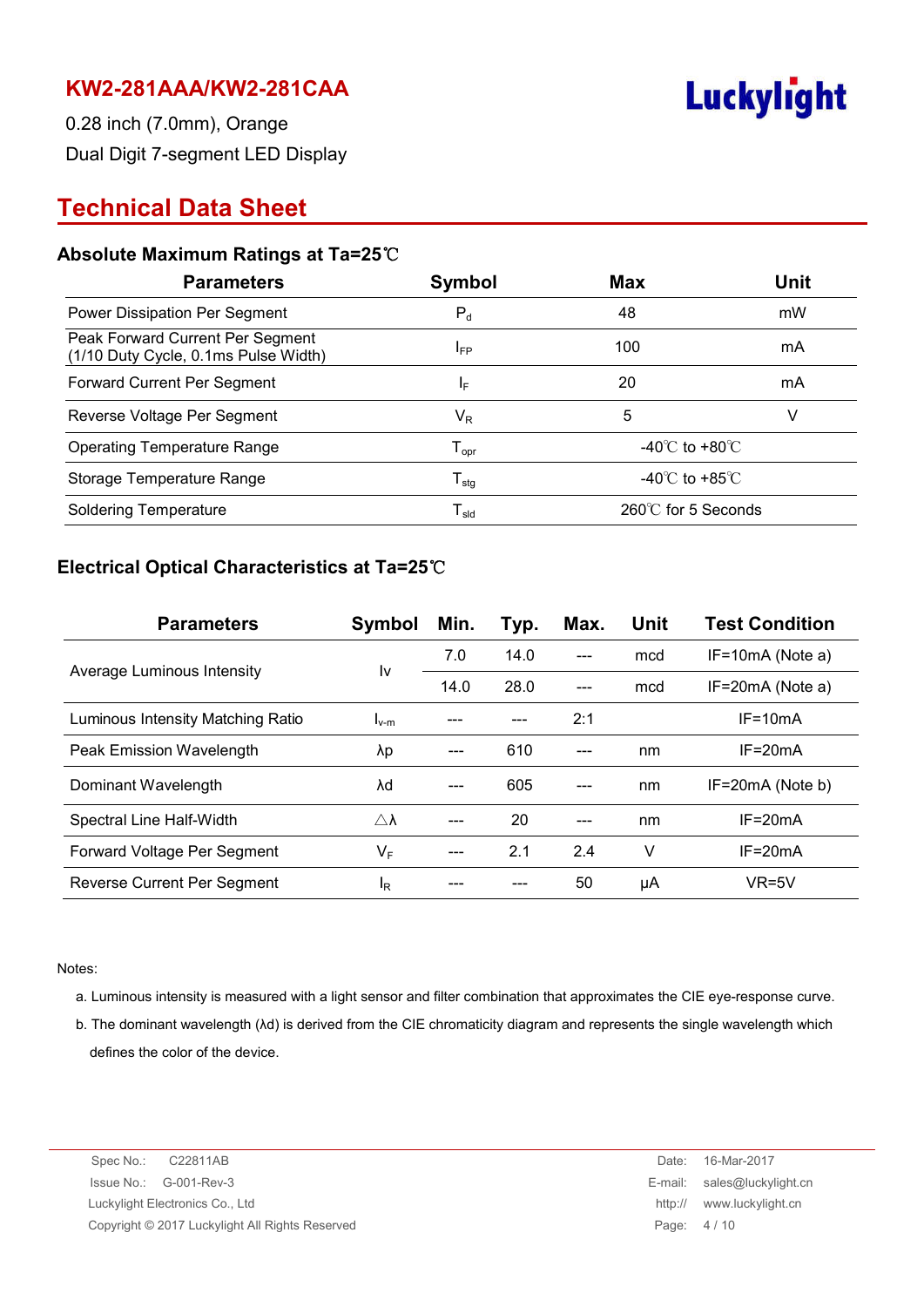

T a=25℃

103

 $f=1K H z$  $D$ uty= $1/10$ 

T a=25℃

2.7

0.28 inch (7.0mm), Orange Dual Digit 7-segment LED Display

# **Technical Data Sheet**

### **Typical Electrical / Optical Characteristics Curves (25**℃ **Ambient Temperature Unless Otherwise Noted)**



A m bient T em perature T a (℃)

Spec No.: C22811AB Date: 16-Mar-2017 Issue No.: G-001-Rev-3 E-mail: sales@luckylight.cn Luckylight Electronics Co., Ltd http:// www.luckylight.cn Copyright © 2017 Luckylight All Rights Reserved **Page: 5 / 10** Page: 5 / 10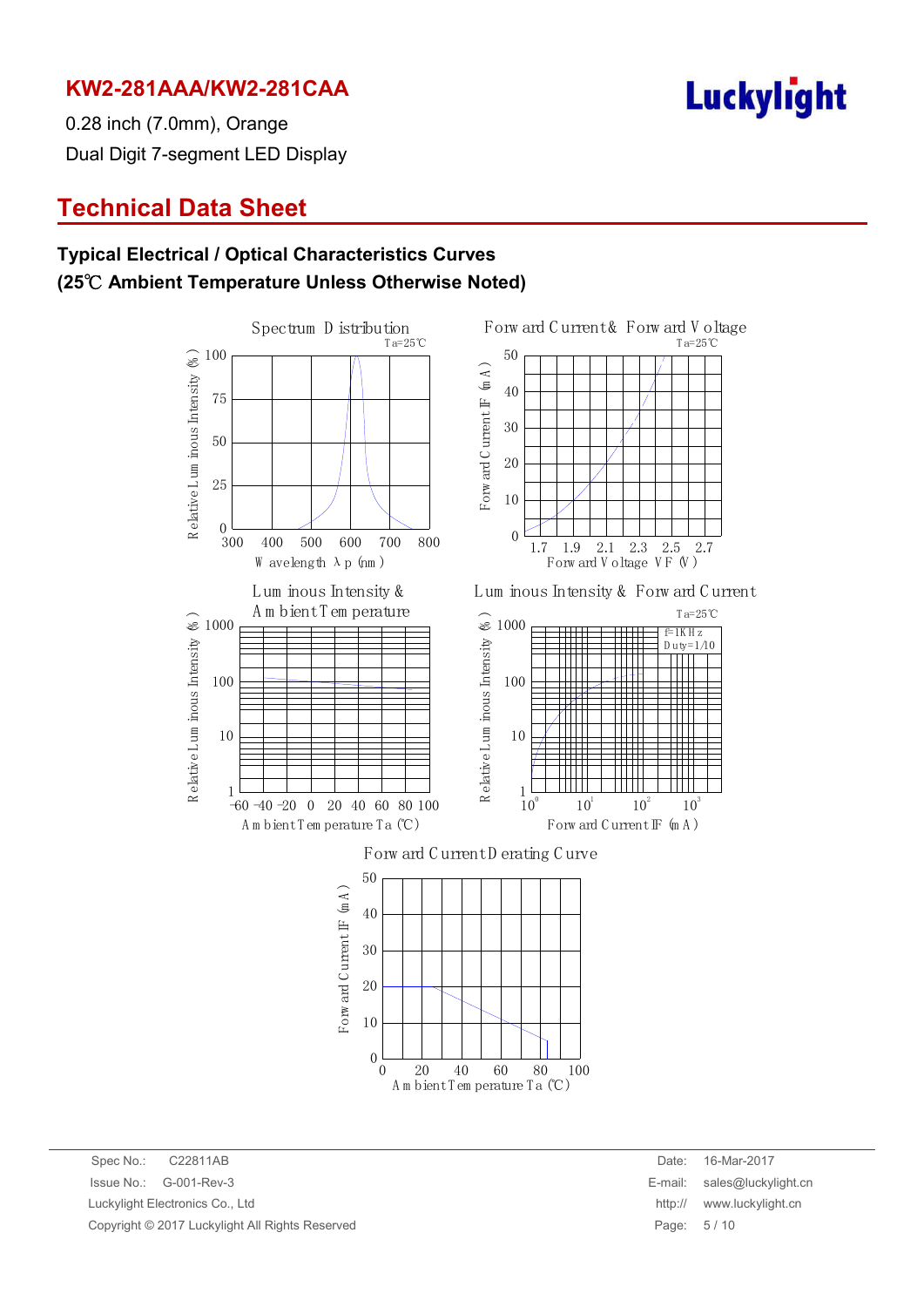

0.28 inch (7.0mm), Orange Dual Digit 7-segment LED Display

# **Technical Data Sheet**

#### **Packing & Label Specifications:**



| Spec No.: C22811AB                              | Date:      | 16-Mar-2017                 |
|-------------------------------------------------|------------|-----------------------------|
| $\ssue No.: \, G-001-Rev-3$                     |            | E-mail: sales@luckylight.cn |
| Luckylight Electronics Co., Ltd                 | http://    | www.luckylight.cn           |
| Copyright © 2017 Luckylight All Rights Reserved | Page: 6/10 |                             |
|                                                 |            |                             |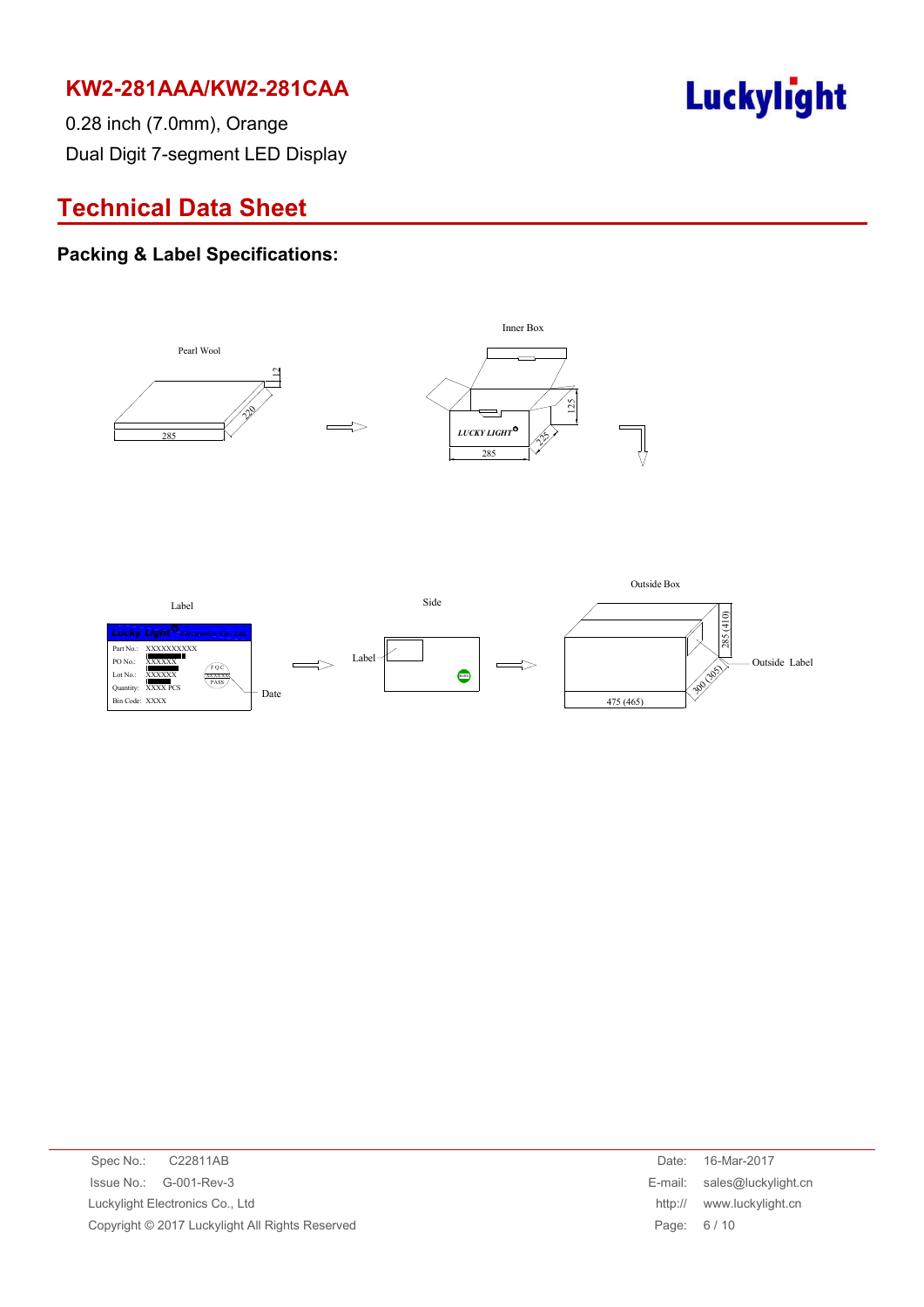

0.28 inch (7.0mm), Orange Dual Digit 7-segment LED Display

# **Technical Data Sheet**

#### **Terms and conditions for the usage of this document:**

- a. The information included in this document reflects representative usage scenarios and is intended for technical reference only.
- b. The part number, type, and specifications mentioned in this document are subject to future change and improvement without notice. Before production usage customer should refer to the latest datasheet for the updated specifications.
- c. When using the products referenced in this document, please make sure the product is being operated within the environmental and electrical limits specified in the datasheet. If customer usage exceeds the specified limits, Luckylight will not be responsible for any subsequent issues.
- d. The information in this document applies to typical usage in consumer electronics applications. If customer's application has special reliability requirements or have life-threatening liabilities, such as automotive or medical usage, please consult with Luckylight representative for further assistance.
- e. The contents and information of this document may not be reproduced or re-transmitted without permission by Luckylight.
- f. Over-current-proof
- Customer must apply resistors for protection, otherwise slight voltage shift will cause big current change (Burn out will happen).

g. Storage

- 1. Before opening the package, the LEDs should be kept at 30℃or less and 80%RH or less.
- 2. The LEDs should be used within a year.
- 3. After opening the package, the LEDs should be kept at 30℃or less and 60%RH or less.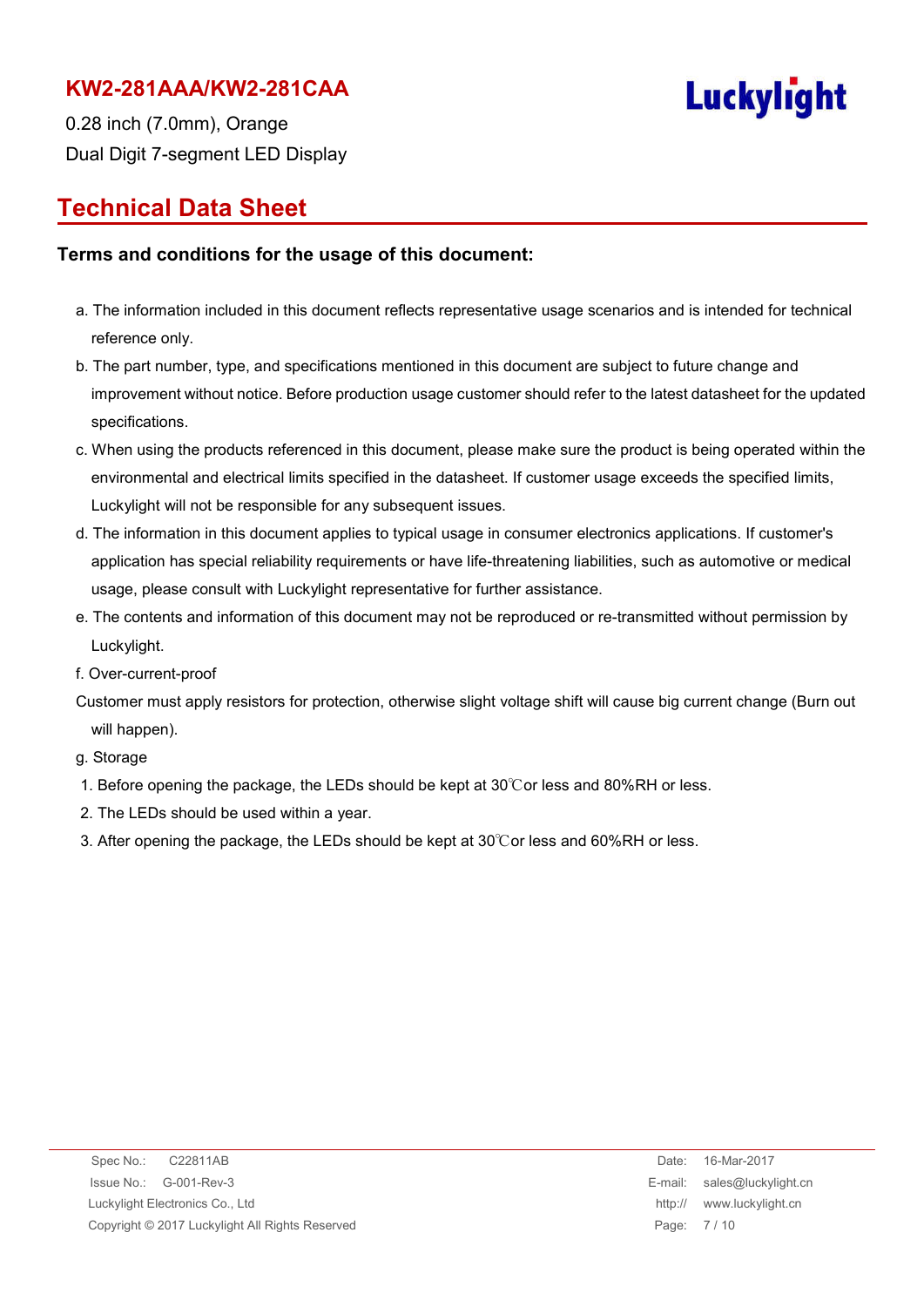

0.28 inch (7.0mm), Orange Dual Digit 7-segment LED Display

# **Technical Data Sheet**

#### **Through Hole Display Mounting Method**

#### **Lead Forming:**

- 1. Do not bend the component leads by hand without proper tools.
- 2. The leads should be bent by clinching the upper part of the lead firmly such that the bending force Is not exerted on the plastic body.



#### **Installation:**

- 1. The installation process should not apply stress to the lead terminals.
- 2. When inserting for assembly, ensure the terminal pitch matches the substrate board's hole pitch to prevent spreading or pinching the lead terminals.



3. The component shall be placed at least 5mm from edge of PCB to avoid damage caused excessive heat during wave soldering.



Spec No.: C22811AB Date: 16-Mar-2017  $Is sue No.: G-001-Rev-3$ Luckylight Electronics Co., Ltd. Copyright © 2017 Luckylight All Rights Reserved

| Date:   | 16-Mar-2017         |
|---------|---------------------|
| E-mail: | sales@luckylight.cn |
| http:// | www.luckylight.cn   |
| Page:   | 8/10                |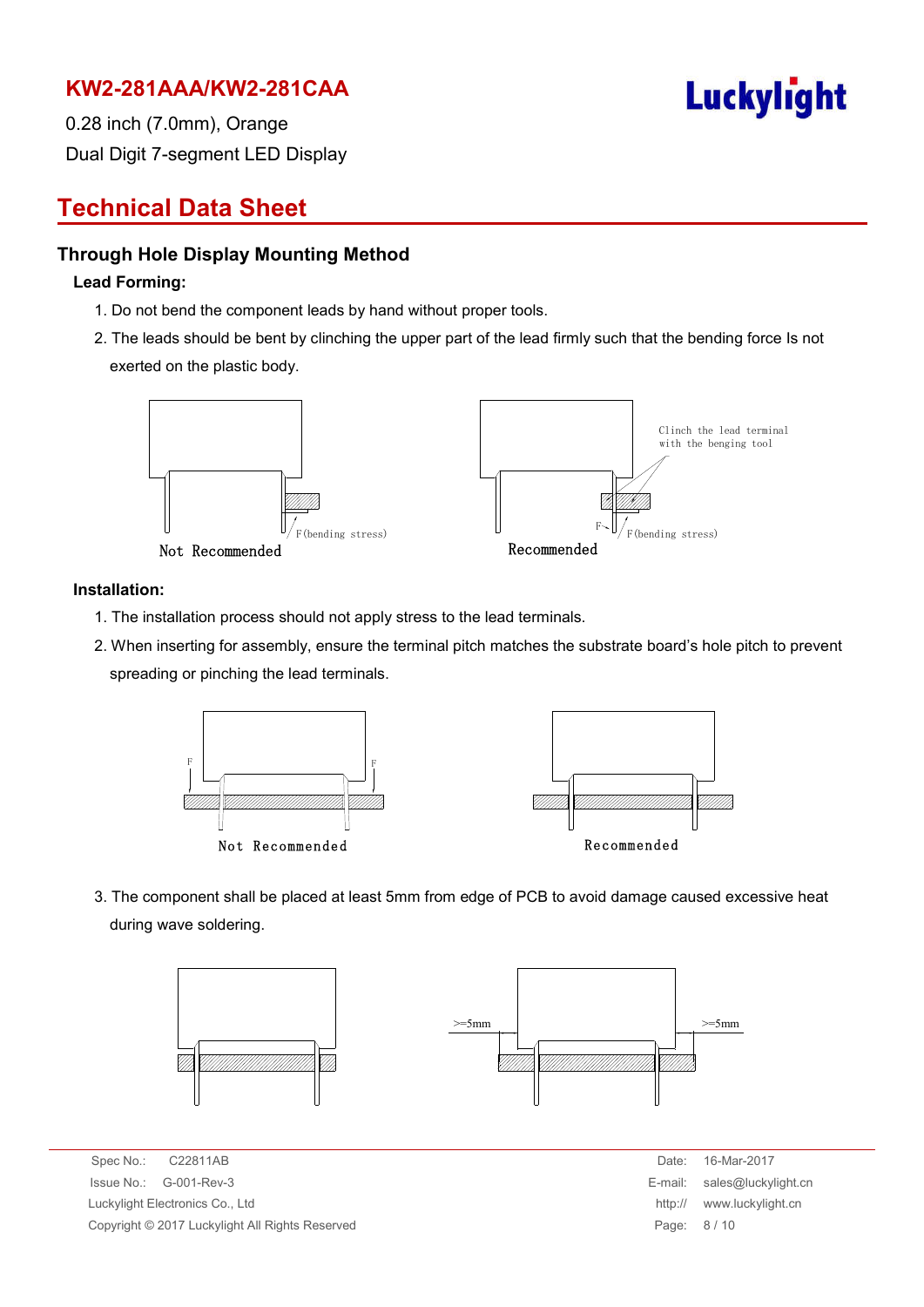

0.28 inch (7.0mm), Orange Dual Digit 7-segment LED Display

# **Technical Data Sheet**



#### **Notes:**

- 1. Recommend pre-heat temperature of 105℃ or less (as measured with a thermocouple attached to the LED pins) prior to immersion in the solder wave with a maximum solder bath temperature of 260℃.
- 2. Peak wave soldering temperature between  $245^{\circ}\text{C} \sim 255^{\circ}\text{C}$  for 3 sec (5 sec max).
- 3. Do not apply stress to the epoxy resin while the temperature is above 85℃.
- 4. Fixtures should not incur stress on the component when mounting and during soldering process.
- 5. SAC 305 solder alloy is recommended.
- 6. No more than one wave soldering pass.
- 7. During wave soldering, the PCB top-surface temperature should be kept below 105℃.

#### **Soldering General Notes:**

- 1. Through-hole displays are incompatible with reflow soldering.
- 2. If components will undergo multiple soldering processes, or other processes where the omponents may be subjected to intense heat, please check with luckylight for compatibility.